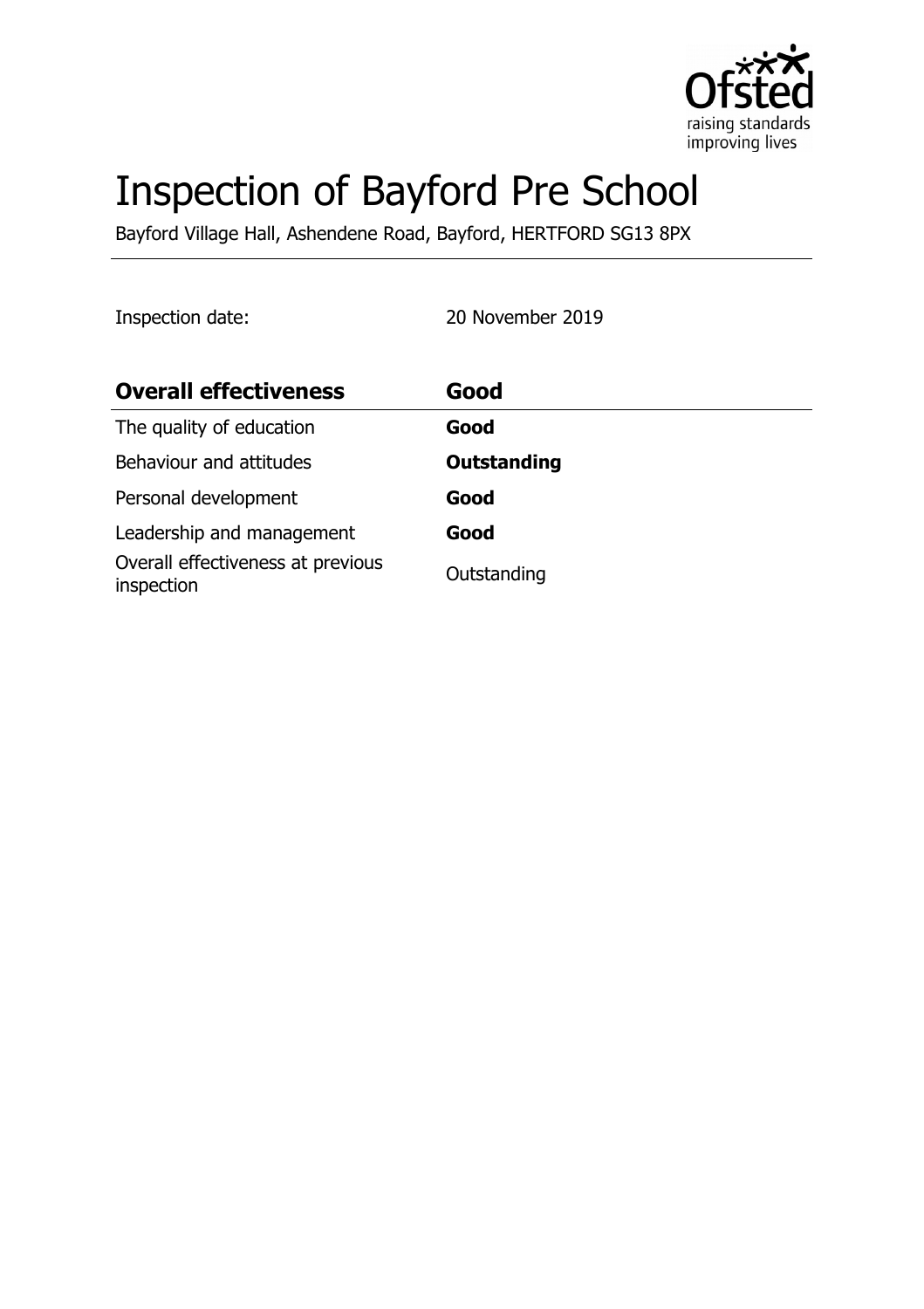

# **What is it like to attend this early years setting?**

## **The provision is good**

When children first start attending the pre-school, they settle very quickly and soon form strong friendships. Children behave exceptionally well, showing considerable empathy and consideration to their peers. They find soft toys, which they give to other children who are feeling a little sad to cuddle and play with. Staff thank children for their kindness, helping to promote a very caring and inclusive atmosphere. Many parents comment on staff's very positive role modelling. As a result, children feel secure in the highly nurturing environment that staff create.

Children enthusiastically join in activities. They listen to questions that staff ask them before selecting different-sized bowls and chairs to help tell the story of 'Goldilocks and the Three Bears'. Staff encourage children to use words to describe the size and position of the props, helping to strengthen children's grasp of mathematical concepts.

Children enjoy moving and stretching while they learn about keeping their bodies healthy, contributing to their ability to make positive lifestyle choices. The manager welcomes other groups and professionals to run structured activity sessions, helping to expand children's experiences in enjoyable and memorable ways.

## **What does the early years setting do well and what does it need to do better?**

- $\blacksquare$  Leaders and managers use a variety of ways to communicate with parents, including daily updates and photographs, weekly newsletters and regular updates on children's individual progress. This helps promote good relationships between staff and parents.
- $\blacksquare$  The key-person system is exceptionally strong. Staff take time to find out about children's home lives. They sensitively offer advice to help parents support children's developmental milestones, helping to promote continuity in care and education. Any additional funding received for some children is used constructively to help build on children's experiences and knowledge.
- $\blacksquare$  Staff work very closely with other settings that children also attend. A number of children attend the neighbouring nursery class in the mornings. Children are welcomed into the pre-school at lunchtime by staff and the other children. Staff share observations with the nursery teacher, helping to maintain an accurate account of children's progress.
- $\blacksquare$  The manager seeks feedback from parents, staff and other professionals to help evaluate the quality of the care and education. Ideas and comments help to shape plans, leading to continual improvements.
- The manager and staff recognise that children's age and stage of development have an impact on their levels of concentration. Staff split children into two groups to share stories and play games most suited to their needs. This helps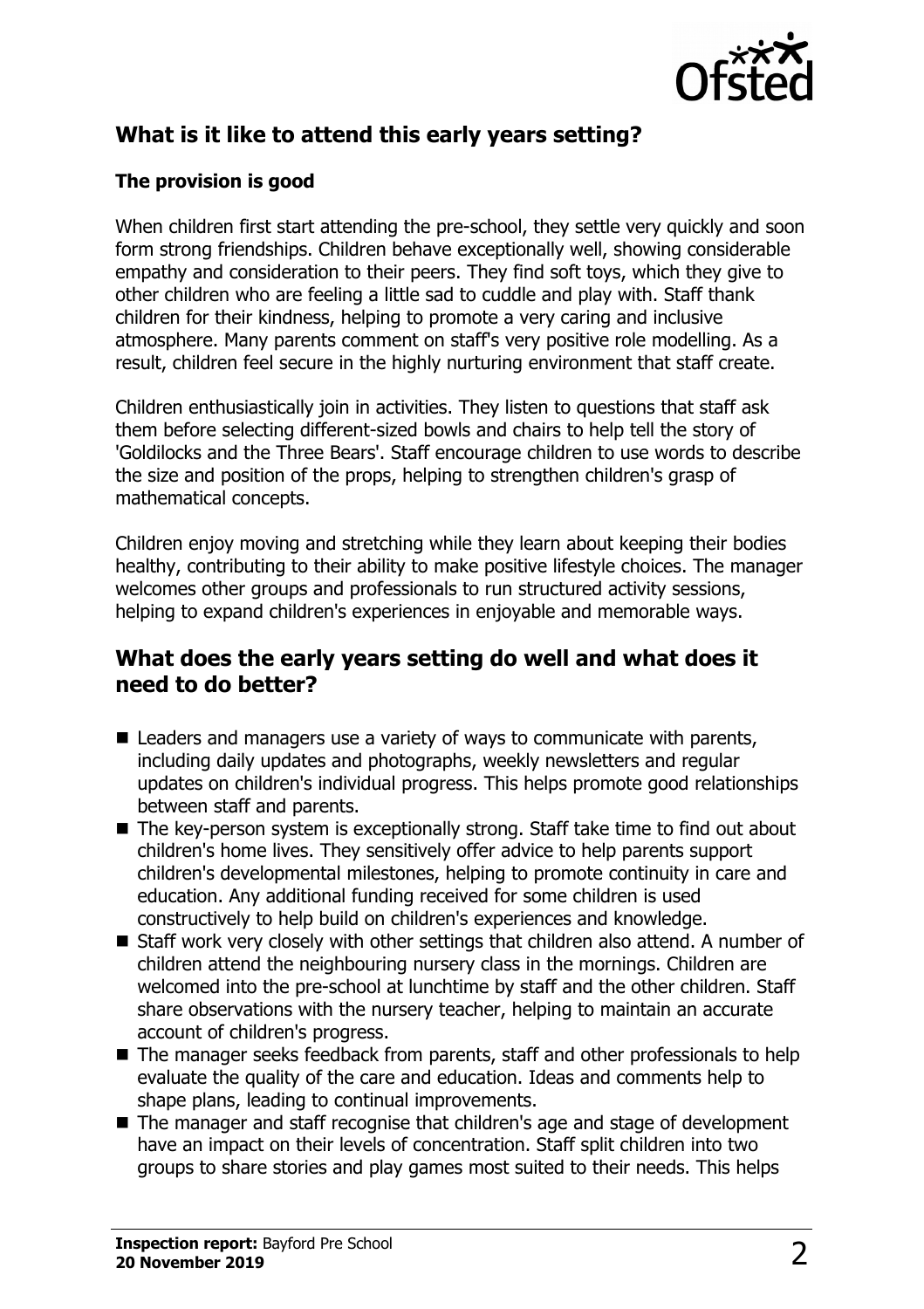

children gain confidence while they speak in small groups. Older children listen carefully to recorded sounds, guessing what they could be. Staff test children's knowledge, asking them to name, for example, individual instruments. This helps to encourage children to remember different sounds and where they might come across them.

- $\blacksquare$  The manager encourages staff to observe each other and share ideas to help promote good practice. Staff read professional publications and access local training courses. They feed back what they have learned to other team members during regular staff meetings. This helps to maintain staff's professional development and enhance the quality of education.
- Staff follow children's interests. Children know they can request favoured activities, helping them build on their previous experiences. However, at times, staff miss opportunities to encourage children to predict outcomes and solve problems. For example, children are not asked to think what might happen when they mix different coloured paints together.
- $\blacksquare$  Staff plan a variety of focused activities to help children build on what they already know. At times, staff fail to adapt activities to suit the wide range of knowledge and understanding children already have. As a result, some activities are not sufficiently challenging to enhance the most able children's precise learning needs.
- The manager and staff team work very well together. The manager has an excellent overview of children's well-being, care and education. However, the members of the management committee do not always fully embrace their roles and responsibilities.

# **Safeguarding**

The arrangements for safeguarding are effective.

Staff know how to identify and report any concerns they might have about children's welfare. New members of staff familiarise themselves with key policies, such as safeguarding children, at the outset of their employment. This helps to ensure they understand the procedures they must follow. Managers make sure that suitability checks are carried out for management committee members and staff. This helps to ensure that children are kept safe.

# **What does the setting need to do to improve?**

#### **To further improve the quality of the early years provision, the provider should:**

- $\blacksquare$  encourage children to predict outcomes and solve problems for themselves
- $\blacksquare$  add more challenges to adult-led activities to help the most able children extend their learning even further
- $\blacksquare$  create more opportunities for committee members to develop an even deeper understanding of their roles and responsibilities.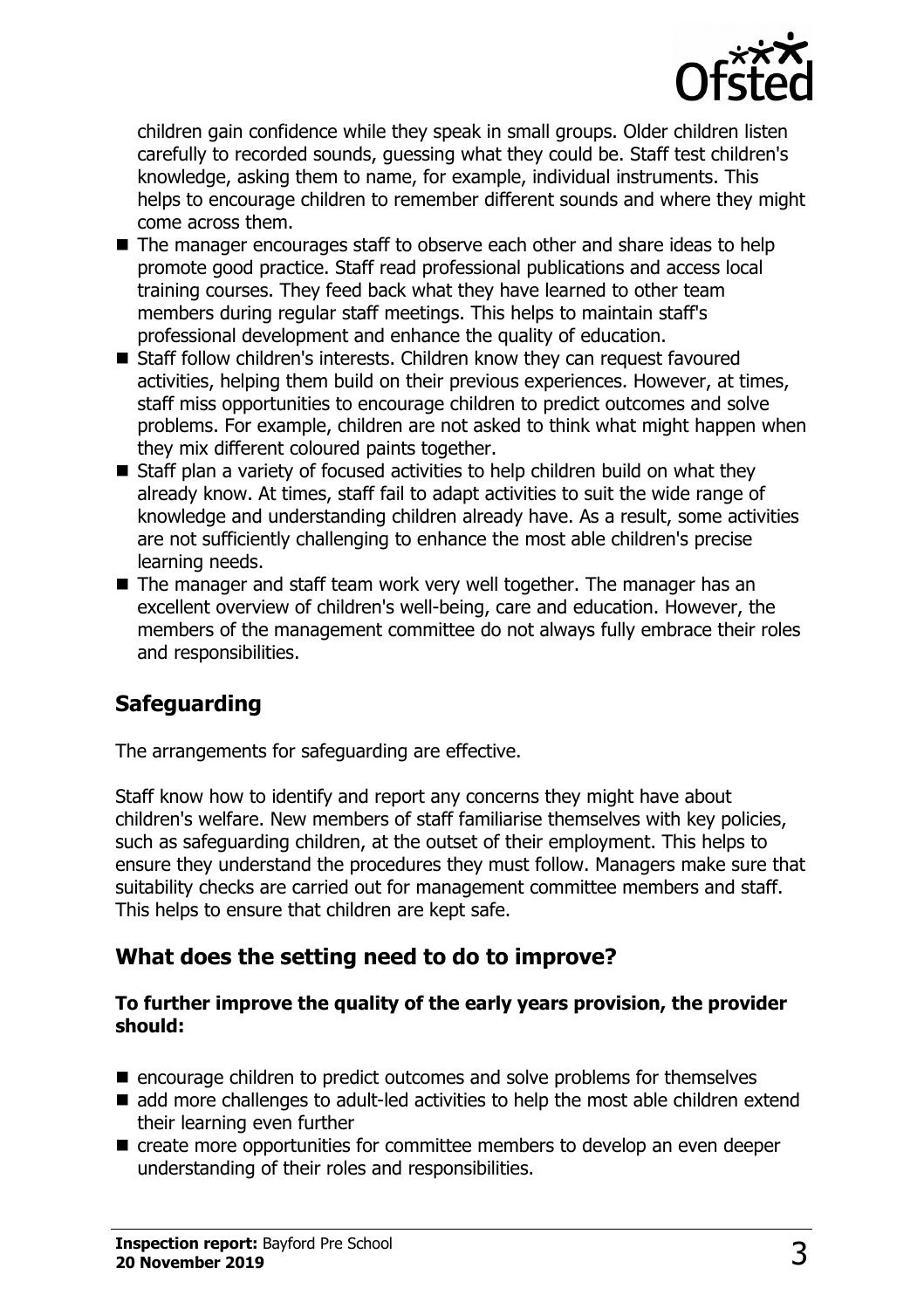

| <b>Setting details</b>                              |                                    |
|-----------------------------------------------------|------------------------------------|
| Unique reference number                             | EY431022                           |
| Local authority                                     | <b>Hertfordshire</b>               |
| <b>Inspection number</b>                            | 10127407                           |
| <b>Type of provision</b>                            | Childcare on non-domestic premises |
| <b>Registers</b>                                    | Early Years Register               |
| Day care type                                       | Sessional day care                 |
| Age range of children                               | 2 to $4$                           |
| <b>Total number of places</b>                       | 25                                 |
| Number of children on roll                          | 38                                 |
| Name of registered person                           | Bayford Pre-School                 |
| <b>Registered person unique</b><br>reference number | RP531133                           |
| <b>Telephone number</b>                             | 01992511474                        |
| Date of previous inspection                         | 13 May 2016                        |
|                                                     |                                    |

## **Information about this early years setting**

Bayford Pre School registered in 2011. The pre-school employs seven members of childcare staff, six of whom hold appropriate early years qualifications at level 3 or above, including the manager who holds early years professional status. The preschool opens from Monday to Friday during term time only. On Monday, sessions are from 9am until 1pm. On Tuesday, Wednesday, Thursday and Friday, sessions are from 9am until 3pm. The pre-school provides funded early education for two-, three- and four-year-old children.

## **Information about this inspection**

#### **Inspector**

Katrina Rodden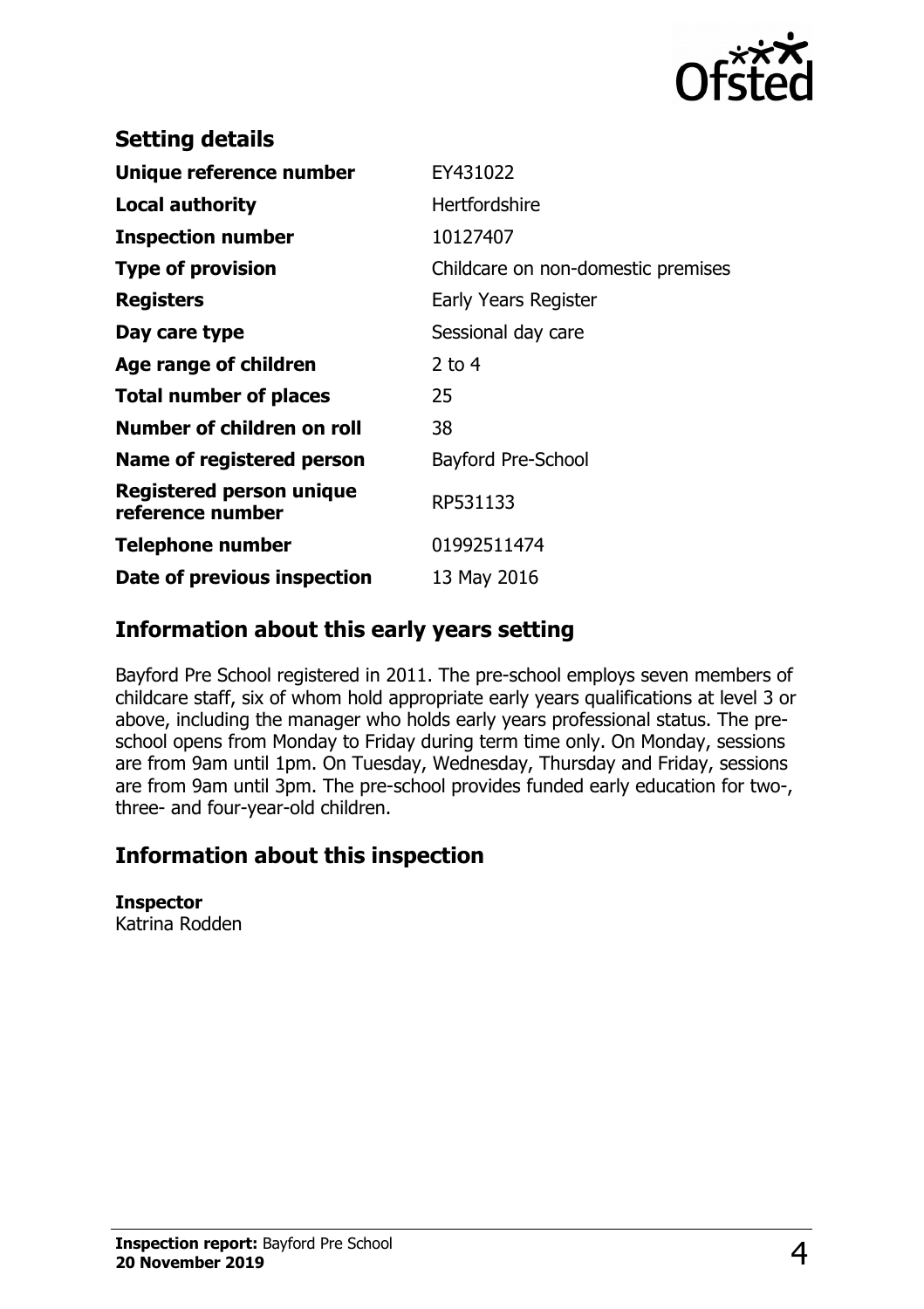

### **Inspection activities**

- $\blacksquare$  The inspector observed activities in the playroom and garden. She spoke to staff and children at appropriate times throughout the inspection.
- $\blacksquare$  The chair of the management committee and the manager met with the inspector.
- $\blacksquare$  The manager shared information about the pre-school during a learning walk with the inspector.
- $\blacksquare$  The inspector carried out a joint observation with the manager.
- The inspector read emails and letters sent to her from parents. She took their views into consideration.

We carried out this inspection under sections 49 and 50 of the Childcare Act 2006 on the quality and standards of provision that is registered on the Early Years Register. The registered person must ensure that this provision complies with the statutory framework for children's learning, development and care, known as the early years foundation stage.

If you are not happy with the inspection or the report, you can [complain to Ofsted.](http://www.gov.uk/complain-ofsted-report)